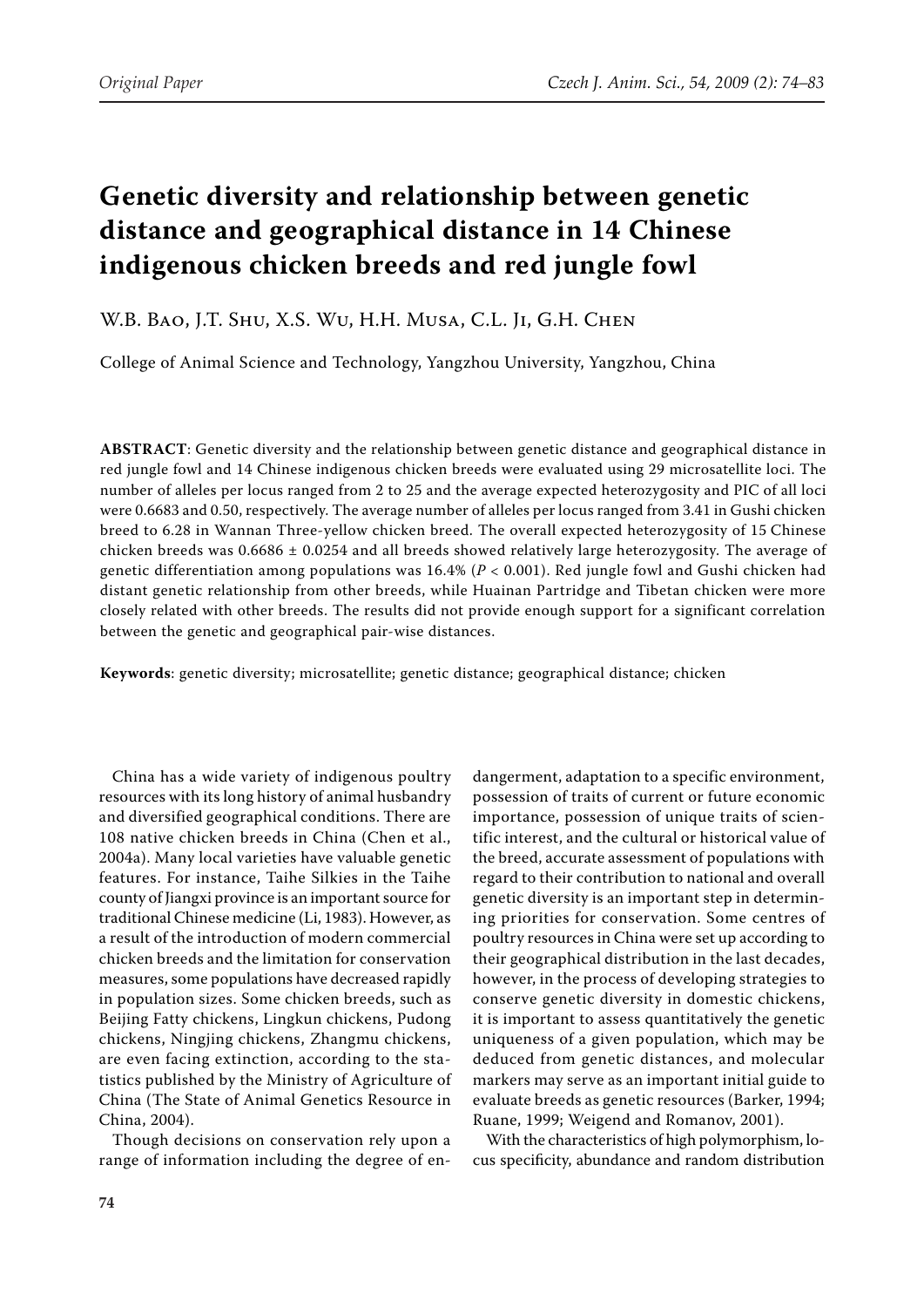over the genome, and their co-dominant inheritance, microsatellites are currently used most commonly to assess the population structure and diversity (Romanov and Weigend, 2001; Chen et al., 2004b; Du et al., 2004). According to FAO recommendations, determining classic genetic distances using neutral, highly polymorphic microsatellite markers is the method of choice for investigating genetic relationships and breed differentiation. This methodology also provides information for establishing preservation priorities for livestock breeds (Barker, 1999).

The aim of this article was to evaluate genetic diversity in red jungle fowl and 14 Chinese indigenous chicken breeds with 29 microsatellite mark-

ers and to analyze the relationship between all pairs of geographical distance and genetic distance. The results may be useful to understand genetic differentiation of these important local breeds and contribute to a more efficient conservation.

## **Material and methods**

#### **Experimental populations**

A total of 542 individuals from 14 Chinese indigenous chicken breeds and red jungle fowl were genotyped. All populations except for Wannan

| Breed (abbreviation)                  | Main original area                            | Specific features                                                            | Number of<br>animals studied |
|---------------------------------------|-----------------------------------------------|------------------------------------------------------------------------------|------------------------------|
| Xianju chicken (XJ)                   | Xianju county Zhejiang                        | three yellow*, light-sized, layer breed                                      | 38                           |
| Chahua chicken (CH)                   | Xishuangbanna, Yunnan                         | light-sized, meat and egg dual-purpose breed                                 | 38                           |
| Luyuan chicken (LY)                   | Zhangjiagang city, Jiangsu                    | heavy-sized, meat and egg dual-purpose breed                                 | 34                           |
| Gushi chicken (GS)                    | Gushi county, Henan                           | three yellow, medium-sized, meat and egg<br>dual-purpose breed               | 40                           |
| Tibetan chicken (TC)                  | Ganzi and Aba Tibetan<br>autonomous region    | light-sized, selected for yellow plumage, meat<br>and egg dual-purpose breed | 38                           |
| Baier chicken (BE)                    | Sichuan                                       | three yellow, light-sized, layer                                             | 34                           |
| Dagu chicken (DG)                     | Shangrao city Jiangxi                         | breed, white earlobe heavy-sized, meat and<br>egg dual-                      | 35                           |
| Henan game (HG)                       | Zhuanghe county, Liao-<br>ning                | purpose breed heavy-sized, fancy breed                                       | 33                           |
| Langshan chicken (LS)                 | Zhengzhou city, Henan                         | heavy-sized, meat and egg dual-purpose breed                                 | 40                           |
| Taihe Silkies (TS)                    | Rudong county, Jiangsu                        | light-sized, medicine and entertainment breed                                | 40                           |
| Xiaoshan chicken (XS)                 | Taihe county Jiangxi                          | heavy-sized, meat and egg dual-purpose breed                                 | 40                           |
| Beijing Fatty chicken<br>(BF)         |                                               | Xiaoshan county, Zhejiang heavy-sized, meat and egg dual-purpose breed       | 38                           |
| Huainan Partridge (HP)                | Chaoyang, Beijing                             | heavy-sized, meat and egg dual-purpose breed                                 | 32                           |
| Gallus gallus spadiceus<br>$(RJF-SC)$ | Huainai city, Anhui                           | Red jungle fowl (wild)                                                       | 30                           |
| Wannan Three-yellow<br>chicken (WTY)  | Shimao county, Yunnan<br>Qinyan county, Anhui | medium-sized, egg purpose breed                                              | 32                           |

Table 1. Description of 14 indigenous Chinese chicken breeds and red jungle fowl

\*three yellow features (plumage yellow, beak yellow and shank yellow)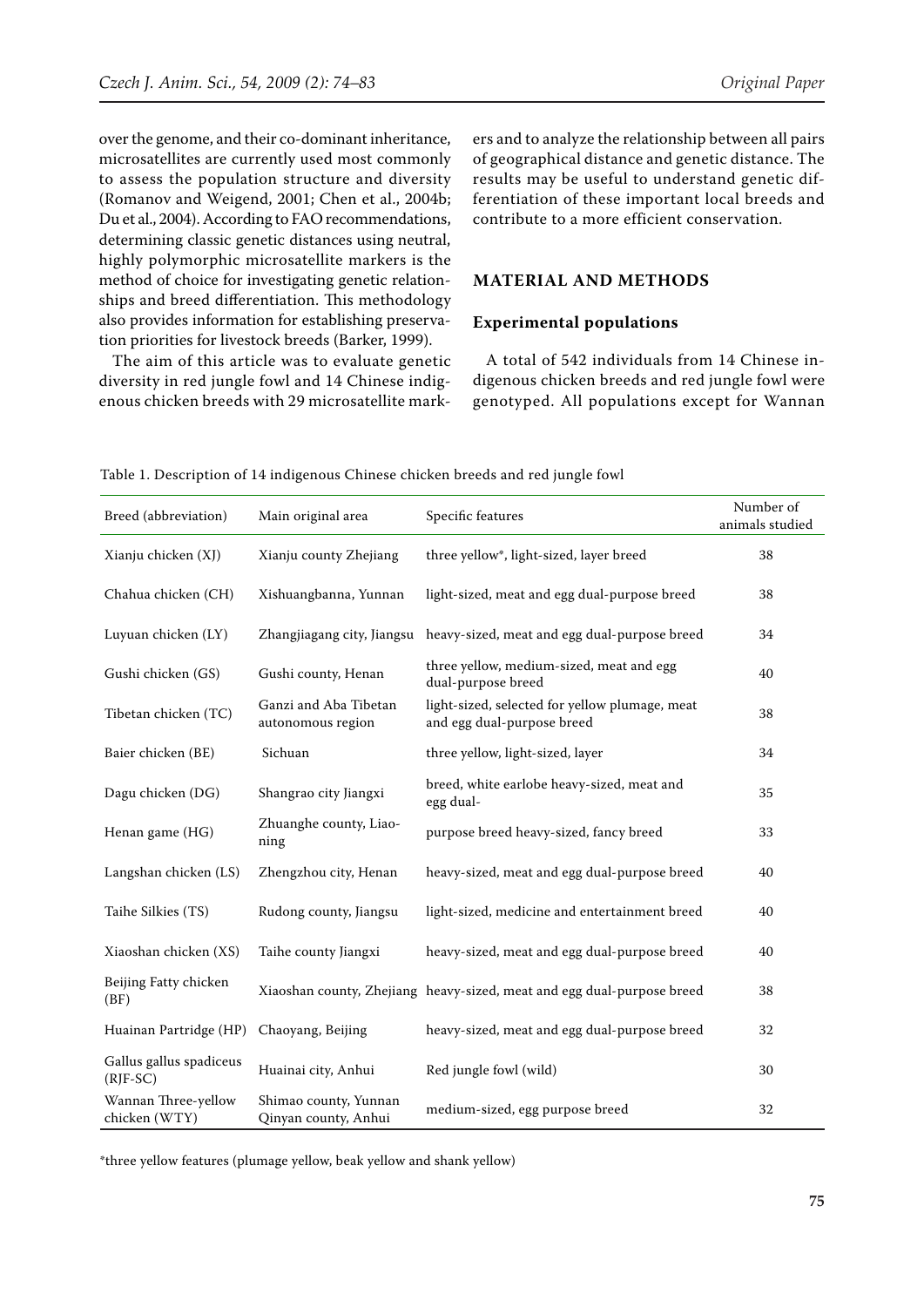Three-yellow chickens, Huainan Partridges and red jungle fowl were from the Poultry Institute, Academy of Chinese Agricultural Sciences, Yangzhou, P.R. China; Wannan Three-yellow Chickens were from the Centre of Poultry Resource in the Qinyan County, Anhui Province; Huainan Partridges were from the Centre of Poultry Resource in the Institute of Agricultural Science in the Huainan city, Anhui Province; the red jungle fowl was from the Wild Animal Conservation Centre, Yunnan Province, P.R. China. The information on breeds, main original areas in China, specific features, and number of individuals studied is presented in Table 1.

#### **Genotyping**

A total of 29 microsatellite markers (Table 2) spread across the chicken genome were used for genotyping. PCR products were obtained in an 8-μl volume using a thermal cycler (Mastercycler; Eppendorf, Hamburg, Germany). Two pairs of microsatellite primers were run in one tube. Each PCR tube contained 20 ng of genomic DNA, 10 pmol of each forward primer labelled with either IRD700 or IRD800 (MWG-Biotech, Ebersberg, Germany), 10 pmol of each unlabelled reverse primer, 4 μl HotStarTaq Master Mix (QIAGEN, Germany) and 1mM tetramethyl ammonium chloride. The amplification involved initial denaturation at 95°C (15 min), 35 cycles of denaturation at 95°C (1 min), annealing temperature varying between 48°C and 63°C (1 min), and extension at 72°C (1 min), followed by final extension at 72°C (10 min). DNA fragments were scored on 8% polyacrylamide gel using a LI-COR automated DNA analyzer (LI-COR Biotechnology Division, Lincoln, NE, USA). Electrophoregram processing and allele-size scoring were performed with the RFLP scan package (Scanalytics, Division of CSP, Billerica, MA, USA).

#### **Analysis of genetic diversity**

Allele frequencies were estimated by direct allele counting. The observed and expected heterozygosities (Nei, 1987) for each population across the loci and those for each locus across the populations were estimated with Microsatellite-Toolkit for Excel (Park, 2001). Polymorphism information content (PIC) for each locus and each breed was calculated according to Botstein et al. (1980):

$$
PIC = 1 - \sum_{i=1}^{n} p_i^2 - 2 \sum_{i=1}^{n-1} \sum_{j=i+1}^{n} p_j^2 p_j^2
$$

where:

 $n =$  the number of alleles

 $p_{i\cdot}p_{j}^{\phantom{\dag}}$  = frequencies of corresponding alleles

#### **Genetic differentiation**

The *F*-statistics indices (Wright, 1978) were estimated in the form of  $F$ ,  $\theta$ , and f, the sample-based, respective estimators of these parameters proposed by Weir and Cockerham (1984), as implemented in FSTAT program (Version 2.9.3, Goudet, 2002). Significance of the *F*-statistics was determined from permutation tests by the sequential Bonferroni procedure applied across loci (Hochberg, 1988). As a measure of deviation from the Hardy-Weinberg equilibrium, the  $F_{IS}$  value was calculated and type-I error probability was computed.

The  $F_{ST}$  values among pairs of breeds were calculated by GENEPOP program (Raymond and Rousset, 1995). Rousset's (1997) isolation by distance was applied to these chicken breeds. A linear regression was used to estimate the coefficients

$$
F_{ST}/(1 - F_{ST}) = \alpha + \beta \ln(d)
$$

where:

 $d$  = represents the pair-wise geographical distance between breeds

Gene flow between populations, defined as the number of reproductively successful migrants per generation (Nm), was estimated by the methods based on the *n* island model of population structure. The estimate was based on the relationship

$$
F_{ST} = 1/(4N_m+1)
$$

where:

- $N =$  the effective population size, m is the migration rate
- $F_{ST}$  = the mean  $F_{ST}$  value calculated across all loci (Slatkin and Barton, 1989)

The Reynolds' genetic distance (Reynolds et al., 1983) between breeds was calculated, based on  $F_{ST}$ values.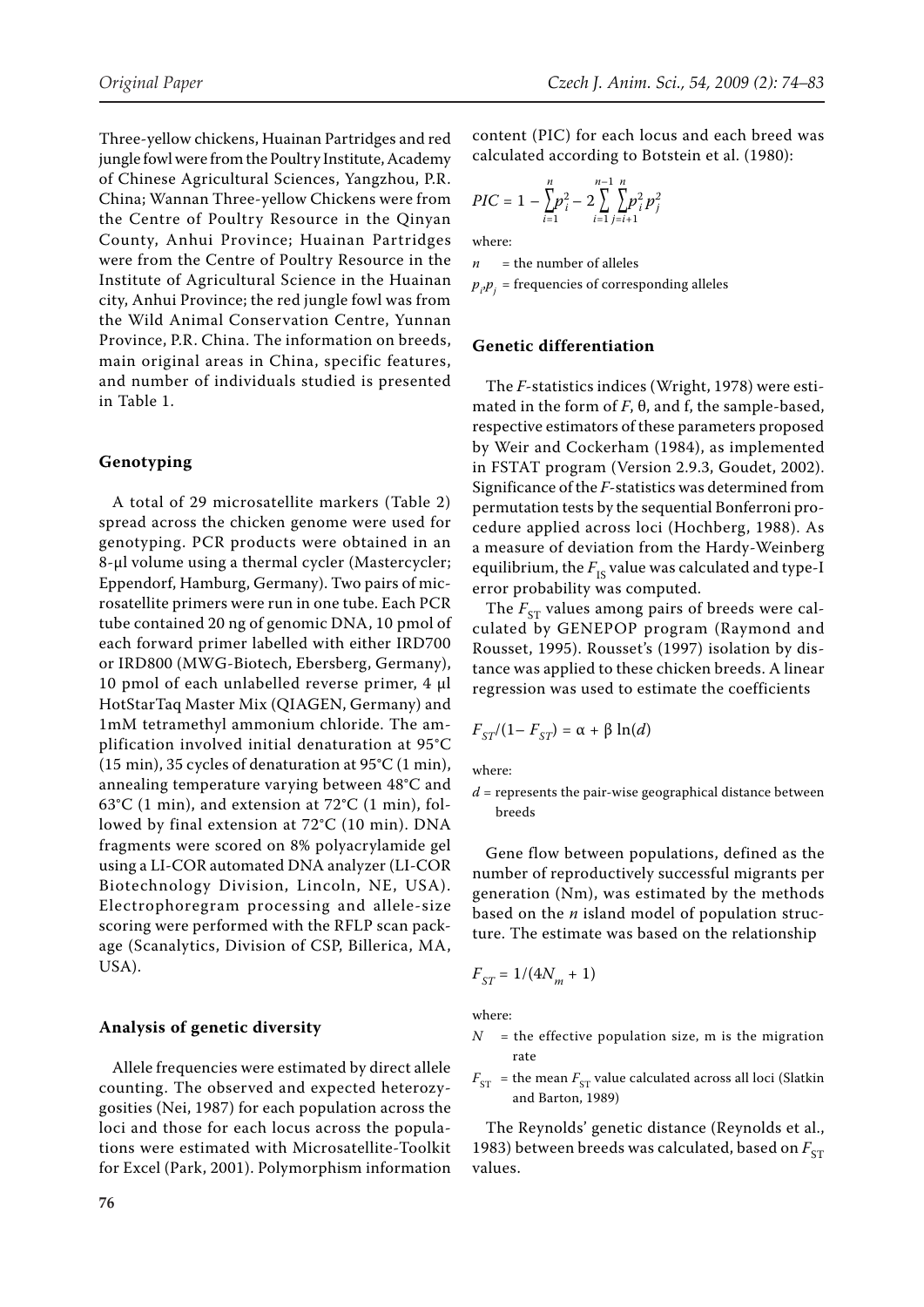Table 2. Number of alleles, range of allele sizes, *F*-statistics, expected heterozygosity (He), and mean polymorphic information content (PIC) for each of the 29 microsatellite markers in 14 Chinese chicken breeds and red jungle fowl

| Markers        | Chromosome     | No. of<br>alleles | Range of allele<br>sizes (bp) | $F_{IT} = F$  | $F_{ST}$               | $F_{\text{IS}} = f$ | He       | Mean<br>PIC |
|----------------|----------------|-------------------|-------------------------------|---------------|------------------------|---------------------|----------|-------------|
| <b>MCW0103</b> | 3              | 2                 | $266 - 270$                   | $0.323***$    | $0.205***$             | $0.148**$           | 0.3945   | 0.25        |
| MCW0216        | 13             | 8                 | $137 - 149$                   | $0.178***$    | $0.136***$             | $0.049*$            | 0.5622   | 0.41        |
| <b>MCW0295</b> | $\overline{4}$ | 12                | $88 - 110$                    | $0.212***$    | $0.130***$             | $0.094***$          | 0.7168   | 0.57        |
| ADL0278        | 8              | 12                | 114-129                       | $0.152***$    | $0.218***$             | $-0.085$            | 0.6617   | 0.45        |
| MCW0222        | 3              | $\overline{4}$    | $220 - 226$                   | $0.217***$    | $0.217***$             | $-0.001$            | 0.6085   | 0.46        |
| <b>MCW0037</b> | 3              | 6                 | 154-159                       | $0.225***$    | $0.172***$             | $0.064*$            | 0.6703   | 0.52        |
| ADL0268        | 1              | 8                 | $104 - 118$                   | $0.071**$     | $0.108***$             | $-0.042$            | 0.7245   | 0.52        |
| MCW0183        | 7              | 14                | 296-324                       | $0.107**$     | $0.116^{\ast\ast\ast}$ | $-0.010$            | 0.7297   | 0.53        |
| <b>MCW0014</b> | 6              | 11                | $160 - 186$                   | $0.230***$    | $0.222***$             | 0.010               | 0.6707   | 0.50        |
| MCW0067        | 10             | 6                 | $178 - 186$                   | $0.137***$    | $0.161***$             | $-0.028$            | 0.6420   | 0.50        |
| <b>MCW0098</b> | $\overline{4}$ | 2                 | $263 - 265$                   | $0.319***$    | $0.319***$             | $-0.000$            | 0.3032   | 0.22        |
| LEI0166        | 3              | 6                 | 356-376                       | $0.145***$    | $0.224***$             | $-0.101$            | 0.6081   | 0.42        |
| <b>MCW0069</b> | 26             | 9                 | $158 - 176$                   | $0.112***$    | $0.138^{\ast\ast\ast}$ | $-0.030$            | 0.7646   | 0.60        |
| <b>MCW0081</b> | 5              | 6                 | 114-135                       | $0.117***$    | $0.128***$             | $-0.013$            | 0.4524   | 0.26        |
| ADL0112        | 10             | 4                 | 124-132                       | $0.145***$    | $0.160***$             | $-0.018$            | 0.5043   | 0.32        |
| <b>MCW0034</b> | $\sqrt{2}$     | 17                | $212 - 246$                   | $0.133***$    | $0.114^{\ast\ast\ast}$ | 0.021               | 0.8259   | 0.66        |
| MCW0111        | 1              | 12                | $96 - 120$                    | $0.232***$    | $0.142***$             | $0.105***$          | 0.7280   | 0.57        |
| <b>MCW0078</b> | 5              | 5                 | $135 - 143$                   | $0.177***$    | $0.137***$             | 0.047               | 0.6553   | 0.48        |
| <b>MCW0206</b> | 2              | 11                | $221 - 247$                   | $0.213***$    | $0.163***$             | $0.060***$          | 0.7019   | 0.57        |
| <i>LEI0094</i> | 4              | 20                | $247 - 289$                   | $0.204***$    | $0.184***$             | 0.025               | 0.8852   | 0.72        |
| MCW0248        | 1              | 5                 | $215 - 223$                   | $0.164***$    | $0.172***$             | $-0.010$            | 0.6973   | 0.44        |
| <i>LEI0234</i> | $\mathbf{2}$   | 25                | 216-380                       | $0.102***$    | $0.160***$             | $-0.069$            | 0.9111   | 0.74        |
| <b>MCW0330</b> | 17             | $\overline{7}$    | $258 - 290$                   | $0.125***$    | $0.101***$             | 0.027               | 0.7346   | 0.54        |
| <b>MCW0016</b> | 3              | 11                | $162 - 188$                   | $0.226***$    | $0.111***$             | $0.129***$          | 0.7280   | 0.55        |
| MCW0104        | 13             | 19                | 190-232                       | $0.068***$    | $0.107***$             | $-0.044$            | 0.8171   | 0.65        |
| <b>MCW0020</b> | 1              | 4                 | $179 - 185$                   | $0.261***$    | $0.255***$             | 0.009               | 0.6190   | 0.49        |
| MCW0165        | 23             | 3                 | $114 - 118$                   | $0.301***$    | $0.205***$             | $0.120***$          | 0.5696   | 0.42        |
| MCW0080        | 15             | 17                | $265 - 281$                   | $0.139***$    | $0.120***$             | 0.021               | 0.7151   | 0.61        |
| MCW0123        | 14             | 11                | $76 - 98$                     | $0.306***$    | $0.190***$             | $0.144***$          | 0.7803   | 0.65        |
| ${\it Mean}$   |                | 9.55              |                               | 0.180         | 0.164                  | 0.020               | 0.6683   | $0.50\,$    |
|                |                | (5.82)            |                               | $(0.013)$ *** | $(0.009)$ ***          | $(0.012)$ ***       | (0.1354) | (0.13)      |

*F* = total inbreeding estimate;  $F_{ST}$  = measure of population differentiation; *f* = within-population inbreeding estimate mean jack-knife estimates across loci; standard deviations are given in parentheses

significance of *F*-statistics was done using Bonferroni permutations based on 1 000 resamplings \**P* < 0.05; \*\**P* < 0.01; \*\*\**P* < 0.001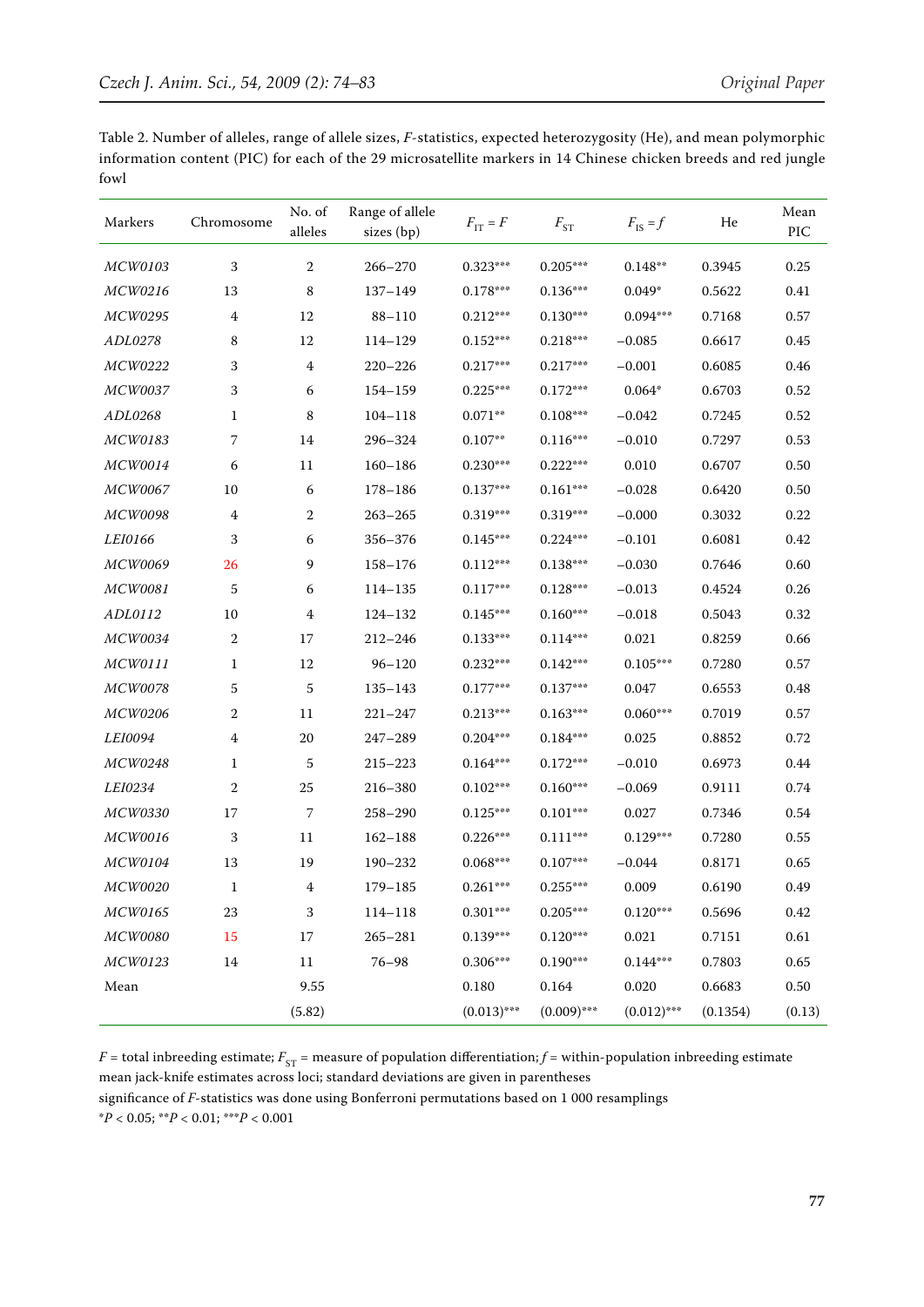## **Clustering of populations**

An unrooted neighbour-joining cladogram (Saitou and Nei, 1987) was obtained based on the pair-wise kinship distance matrix between populations using the neighbour-joining program implemented in PHYLIP (Felsenstein, 1995). A consensus tree, evaluated by 1 000 bootstraps across the set of loci, was constructed.

## **Results**

## **Genetic variability within populations**

A total of 277 alleles were detected in 14 Chinese indigenous chicken breeds and red jungle fowl at 29 microsatellite loci. Expected heterozygosity (He) and mean polymorphic information content (PIC) for each locus across 15 populations are listed in Table 2.

The number of alleles per locus ranged from 2 (*MCW0103* and *MCW0098*) to 25 (*LEI0234*) and the average number of the alleles observed at 29 microsatellite loci was  $9.55 \pm 5.82$ . Across breeds, locus *MCW0098* had the lowest He (0.3032) and

the lowest PIC (0.22), while locus *LEI0234* had the highest He and PIC values (0.9111 and 0.74, respectively).

The average number of alleles per locus, expected and observed heterozygosity and  $F_{\text{IS}}$  for each breed across 29 loci are shown in Table 3.

The average number of alleles per locus ranged from 3.41 in Gushi chicken breed to 6.28 in Wannan Three-yellow chicken breed. All breeds showed relatively large heterozygosity. Across 29 loci, the lowest value 0.4402 of heterozygosity was obtained for Gushi chicken breed, and the highest 0.6441 was found for Wannan Three-yellow chickens. The overall expected heterozygosity of 14 Chinese indigenous chicken breeds and red jungle fowl was  $0.6686 \pm 0.0254$ .

In the exact test for deviation from the Hardy-Weinberg equilibrium, more or less populations showed significant deviation for all loci, except *MCW0183*, *MCW0081*, *MCW0098*, *LEI0166*, *MCW0248* and *MCW0080* (data not shown). The negative  $F_{\text{IS}}$  values of some breeds indicated an excess of heterozygotes. The values for the most of the breeds, even if statistically significant, were not far from 0, indicating that mating was close to panmixia.

Table 3. Mean no. of alleles per locus, mean heterozygosity (He and Ho) and  $F_{\text{IS}}$  per population

| <b>Breed</b>            | Mean No. of alleles per<br>$locus (mean \pm SD)$ | $F_{\rm IS}$ | Expected heterozygosi-<br>ty He (mean $\pm$ SD) | Observed heterozygosi-<br>ty Ho (mean $\pm$ SD) |
|-------------------------|--------------------------------------------------|--------------|-------------------------------------------------|-------------------------------------------------|
| Xianju                  | $4.00 \pm 2.19$                                  | 0.1477       | $0.5334 \pm 0.0349$                             | $0.5006 \pm 0.0152$                             |
| Chahua                  | $4.62 \pm 2.27$                                  | 0.0438       | $0.5531 \pm 0.0413$                             | $0.5024 \pm 0.0153$                             |
| Luyuan                  | $4.41 \pm 2.03$                                  | 0.1113       | $0.5742 \pm 0.0324$                             | $0.5265 \pm 0.0161$                             |
| Gushi                   | $3.41 \pm 1.45$                                  | $-0.0288$    | $0.4402 \pm 0.0412$                             | $0.4339 \pm 0.0146$                             |
| Tibetan                 | $5.52 \pm 2.77$                                  | 0.0155       | $0.6138 \pm 0.0347$                             | $0.6030 \pm 0.0149$                             |
| Baier                   | $4.21 \pm 2.34$                                  | 0.0914       | $0.5372 \pm 0.0316$                             | $0.4979 \pm 0.0160$                             |
| Dagu                    | $5.17 \pm 2.27$                                  | $-0.0021$    | $0.6339 \pm 0.0318$                             | $0.6404 \pm 0.0151$                             |
| Henan game              | $3.83 \pm 1.83$                                  | $-0.1103$    | $0.5309 \pm 0.0349$                             | $0.5287 \pm 0.0162$                             |
| Langshan                | $4.17 \pm 1.93$                                  | 0.0645       | $0.5418 \pm 0.0315$                             | $0.6130 \pm 0.0143$                             |
| <b>Taihe Silkies</b>    | $4.59 \pm 1.99$                                  | 0.0234       | $0.5768 \pm 0.0303$                             | $0.5642 \pm 0.0146$                             |
| Xiaoshan                | $4.48 \pm 1.86$                                  | $-0.0236$    | $0.6084 \pm 0.0225$                             | $0.6082 \pm 0.0143$                             |
| <b>Beijing Fatty</b>    | $4.41 \pm 1.76$                                  | $-0.0216$    | $0.5529 \pm 0.0273$                             | $0.5725 \pm 0.0149$                             |
| Huainan Partridge       | $5.55 \pm 2.86$                                  | $-0.0101$    | $0.6181 \pm 0.0315$                             | $0.5715 \pm 0.0163$                             |
| Gallus gallus spadiceus | $3.79 \pm 1.37$                                  | 0.1732       | $0.5379 \pm 0.0335$                             | $0.5356 \pm 0.0169$                             |
| Wannan Three-yellow     | $6.28 \pm 3.18$                                  | 0.0922       | $0.6441 \pm 0.0268$                             | $0.6053 \pm 0.0161$                             |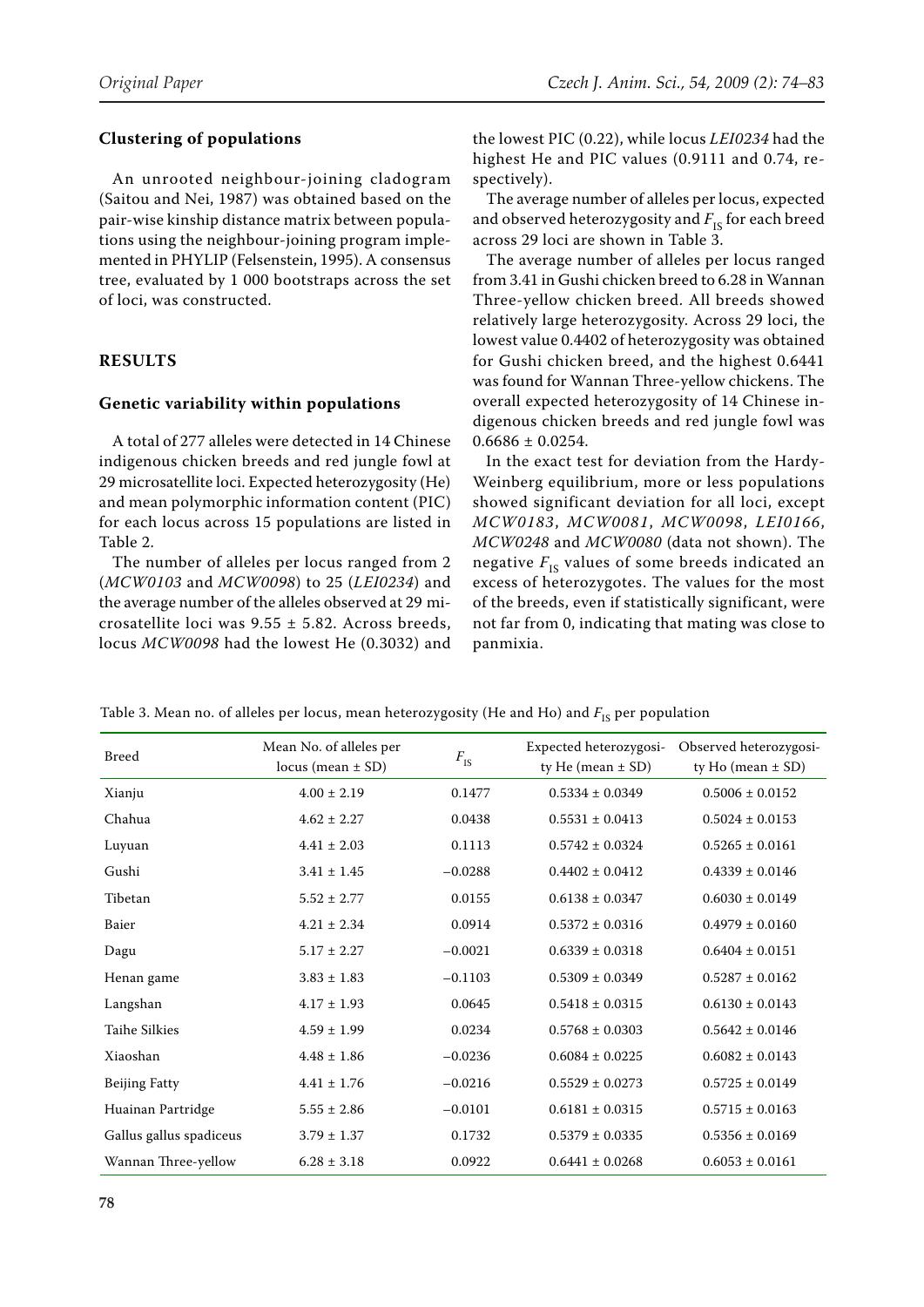#### **Genetic differentiation**

Genetic differentiation was examined by fixation indices  $F_{IT}$ ,  $F_{ST}$ ,  $F_{IS}$  for each locus. Results of the *F*-statistics analysis for 29 microsatellite markers in 14 Chinese indigenous chicken breeds and red jungle fowl are presented in Table 2.

The fixation coefficients of subpopulations within the total population, measured as  $F_{ST}$  value, for the 29 loci varied from 0.101 (*MCW0020*) to 0.319 (*MCW0081*), with a mean of 0.164 (*P* < 0.001). All loci contributed to this differentiation significantly. The global deficit of heterozygotes across populations  $(F_{TT})$  amounted to 18% ( $P < 0.001$ ). An overall significant deficit of heterozygotes  $(F_{\text{IS}})$  of 2% (*P* < 0.001) occurred at the analyzed loci because of inbreeding within populations. Nine loci showed a significant deficit of heterozygotes. Thirteen markers, to some extent, showed an excess of heterozygotes (negative value).

Estimated gene flow (*Nm*) and Reynolds' genetic distances  $(D_p)$  between each population pair are presented in Table 4. Reynolds' distance values varied between 0.0478 (Xiaoshan chicken – Luyuan chicken pair) and 0.3353 (red jungle fowl – Henan game chicken pair). The *Nm* value ranged from 0.4967 (between red jungle fowl and Gushi chicken pair) to 5.1033 (between Xiaoshan chicken and Luyuan chicken pair). Most of *Nm* values between pairs of breeds were below 2.0.

The application of Rousset's isolation by distance method, as implemented in GENEPOP program,



Figure 1. Plot of relationship between geographical distance,  $ln(d)$ , and pairwise  $F_{ST}/(1-F_{ST})$  for all pairs of Chinese indigenous chicken breeds. The fitted line correspond to the equation  $F_{ST}/(1-F_{ST}) = -0.0162 + 0.0313\ln(d)$ 

yielded the parameters  $\alpha$  and  $\beta$  in the regression,  $F_{ST}/(1 - F_{ST}) = -0.0162 + 0.0313\ln(d)$  (Figure 1). However, regression failed to provide enough support for a significant correlation between the genetic and geographical pair-wise distances, as indicated by Mantel's test  $(P = 0.052)$ .

The neighbour-joining (NJ) tree derived from the kinship distances is given in Figure 2. The tree topology revealed two main clusters, although the relationships between breeds were not always supported by high bootstrap values. The heavy-body sized chicken breeds, Luyuan, Xiaoshan, Beijing Fatty, Dagu, Henan Game, Langshan and Huainan Partridge formed one cluster; and the light-body sized chicken breeds, including Xianju, Baier, Taihe Silkies, Tibetan, Chahua, and Red Jungle Fowl, formed the second main cluster. The two mediumsized chicken breeds, Gushi and Wannan Threeyellow, clustered with the light-body sized chicken breeds.

GS



Figure 2. Neighbour-Joining tree of 15 chicken populations based on Marker Estimated Kinships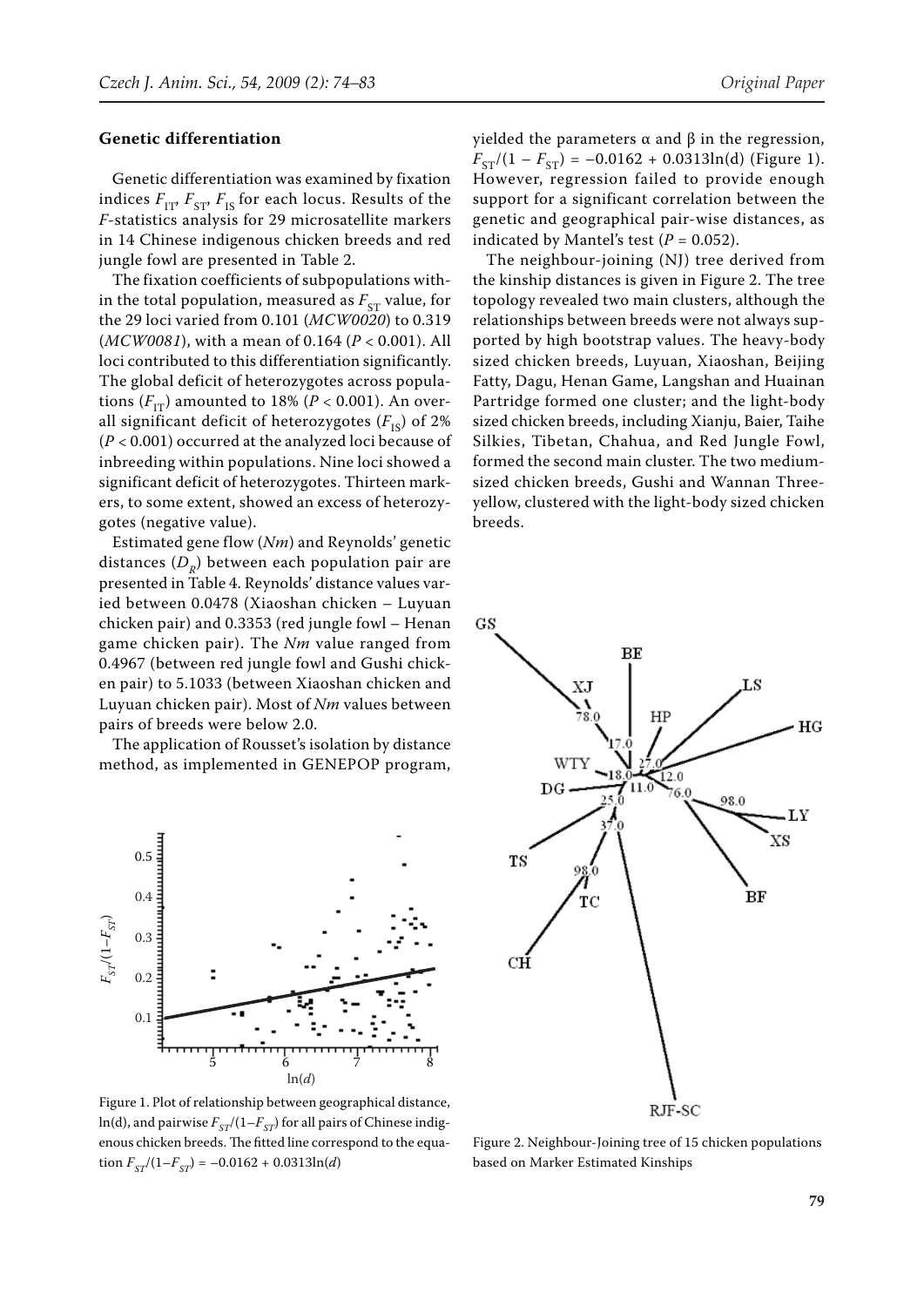### **Discussion**

#### **Genetic diversity within populations**

The average PIC was 0.50. Fairly high PIC values for the majority of the markers employed are suggestive of their use in biodiversity evaluation of native Chinese chicken breeds. The average expected heterozygosity within populations exceeded the value reported for the 52 European chicken breeds using DNA pools typed at 22 microsatellite loci (Hillel et al., 2003), and was also higher than the values estimated for commercial breeds (Crooijmans et al., 1996).

As for special breeds, the Wannan Three-yellow chicken had the highest genetic variability, and the Gushi chicken had the lowest one. The reason may be that the Wannan Three-yellow has a large number of individuals and a broad distribution area, whereas special geographical conditions limited the red jungle fowl and Gushi in a relatively isolated region and they had a smaller opportunity for genetic exchange with other populations, which can also be demonstrated by the lower Nm values for red jungle fowl (0.4907 to 1.0756) and Gushi chicken (0.4967 to 1.7232), compared with other chicken breeds. Tibetan chicken, on the other hand, has a large area in the Tibet autonomous region of China. Huainan Partridge has just been founded in recent years. Little selection was performed on these chicken breeds. Any of these factors might explain why Huainan Partridge and Tibetan chicken had the higher gene diversity and next to the largest number of mean alleles. And this may also be related to their highly varying production performance and morphological variation within the populations (Du et al., 2004). In Tibetan chicken and Huainan Partridge there has been a gene flow from other chicken breeds (the values for gene flow range from 1.0756 to 4.7600 and from 0.9332 to 4.7600, respectively; six of them are over 2.0 for each breed) and there was a lack of management during domestication. Thus, Tibetan chicken and Huainan Partridge appear as mixed breeds.

Departures from HWE may be due to a variety of causes: small population size, assortative mating system (including inbreeding and outbreeding), selection, and existence of 'null alleles'.

#### **Genetic differentiation among populations**

In our study, on average, the genetic differentiation  $(F_{ST})$  among breeds was 16.4% (Table 2),

a highly significant value (*P* < 0.001) which indicates that there is great differentiation (Wright, 1978; Hartl and Clark, 1997) among 15 Chinese indigenous chicken breeds. It is clear that about 16% of the total genetic variation corresponds to differences among breeds and the remaining 84% is the result of differences among individuals. All loci contribute to this differentiation significantly.

As for the coefficient  $F_{IS}$ , which indicates the degree of departure from random mating, positive  $F_{\text{IS}}$ values mean a significant deficit of heterozygotes, while the negative  $F_{IS}$  values indicate an excess of heterozygous genotypes with respect to the expected values. In this study the high average of  $F_{IS}$  was 0.020. In addition, nine loci showed a significant deficit of heterozygotes. Two assumptions could explain the deficit of heterozygotes for these nine loci: firstly, the locus may be under selection due to association with some morphological or productive traits (genetic hitchhiking effect); secondly, 'null alleles' may be present (Nei, 1987).

#### **Relationships among populations**

Tibetan chicken and Chahua chicken, Xiaoshan chicken and Luyuan chicken are genetically closely related, respectively. In the NJ-tree, Tibetan and Chahua chickens clustered together and were supported by a high bootstrap value of 98.0 percent. Luyuan and Xiaoshan chicken clustered together with 98.0 percent bootstraps. From geographical locations, the Yunnan province (Chahua chicken) is a neighbour to the Tibetan province, so it was easy for these two chicken breeds to mix. This relationship is supported by a high value for gene flow, Nm (4.3625). Xiaoshan chicken and Luyuan chicken can be considered as genetically similar (Rosenberg et al., 2001). The main original locations Xiaoshan city and Zhangjiagang city, for Xiaoshan chicken and Luyuan chicken respectively, had the second nearest geographical distance among all pairs of chicken breeds. Furthermore, similar culture and living customs at these two places make it easy to communicate with each other. The gene flow between these two breeds is very high (5.1033). Environmental effects, historical process and life histories (e.g. mating system) may all constitute the genetic structure of populations to some extent (Balloux and Lugon-Moulin, 2002).

Geographical elements may owe to the close relationship for particular population pairs, for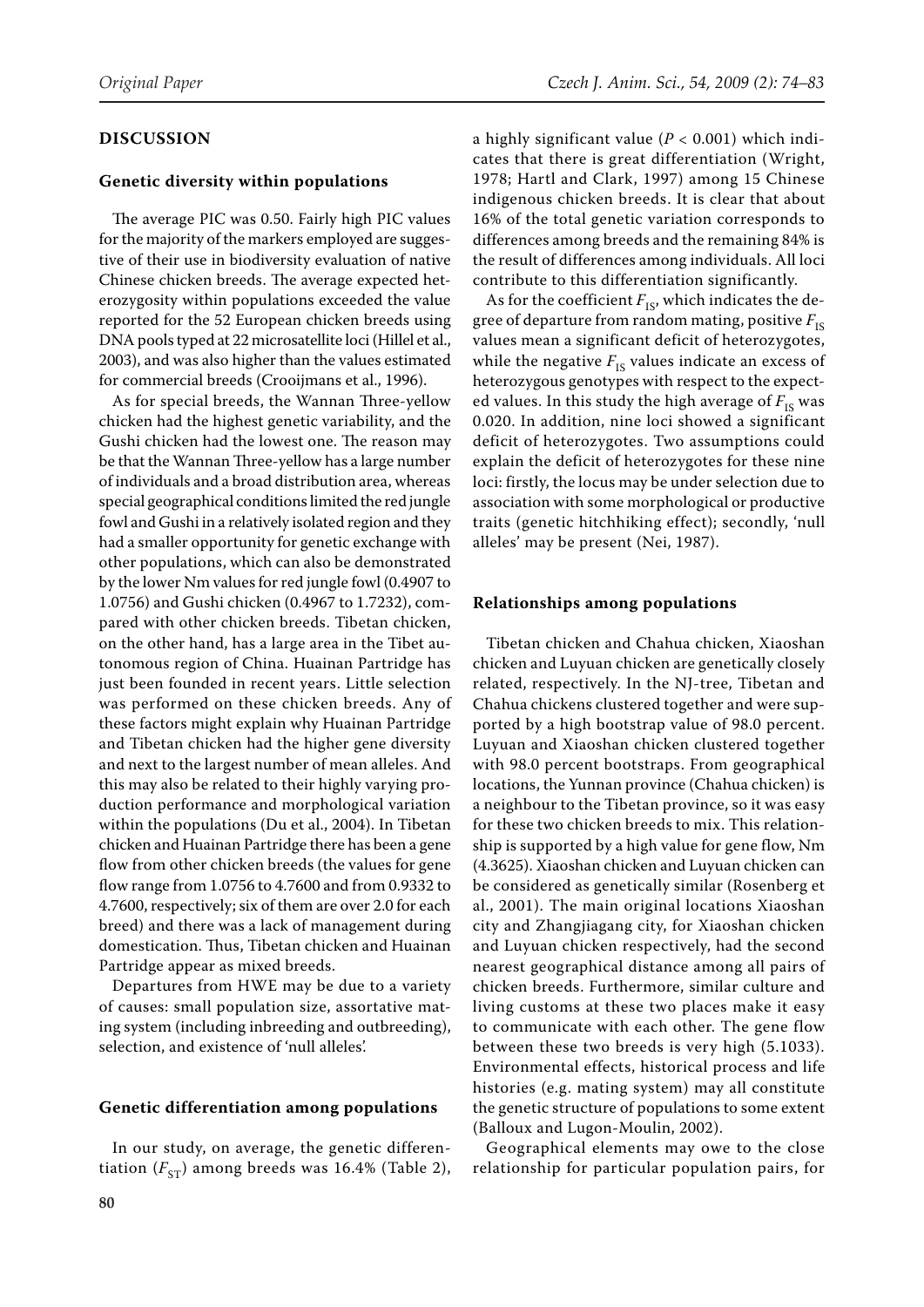|                     | Table 4. Reynolds' genetic distances ( $D_{\mathbb{R}}$ ) and the gene flow (Nm) between breeds, numbers in bold face are the highest and lowest values of $D_{\mathbb{R}}$ and Nm |           |                     |        |        |        |        |        |        |        |         |        |        |        |        |
|---------------------|------------------------------------------------------------------------------------------------------------------------------------------------------------------------------------|-----------|---------------------|--------|--------|--------|--------|--------|--------|--------|---------|--------|--------|--------|--------|
| <b>Breed</b>        | X                                                                                                                                                                                  | <b>HD</b> | $\overline{\Sigma}$ | GS     | TC     | ΒË     | DG     | НG     | 51     | SI     | $S_{X}$ | BF     | Ê      | RJF    | XLM    |
|                     |                                                                                                                                                                                    | 0.1878    | 0.1579              | 0.1355 | .0512  | 0.1083 | 0.1231 | 0.1969 | 0.1576 | 0.1385 | 0.1649  | 0.2057 | 0.0993 | 0.3016 | 0.0882 |
| <b>モ</b>            | 1.2103                                                                                                                                                                             |           | 0.2419              | 0.3255 | .0557  | 0.2134 | 0.1849 | 0.2710 | 0.2649 | 0.1983 | 0.2448  | 0.2663 | 0.1860 | 0.3000 | 0.1691 |
| $\overline{\Delta}$ | 1.4612                                                                                                                                                                             | 0.9133    |                     | 0.2441 | .1470  | 0.1729 | 0.1317 | 0.2155 | 0.1845 | 0.1960 | 0.0478  | 0.1455 | 0.1223 | 0.3235 | 0.1151 |
| GS                  | 1.7232                                                                                                                                                                             | 0.6499    | 0.9042              |        | 1871   | 0.2530 | 0.2013 | 0.2515 | 0.2755 | 0.2120 | 0.2375  | 0.2771 | 0.1987 | 0.4077 | 0.1488 |
| C                   | 4.7600                                                                                                                                                                             | 4.3625    | 1.5788              | 1.2154 |        | 0.1055 | 0.0988 | 0.1850 | 0.1636 | 0.1186 | 0.1485  | 0.1764 | 0.0829 | 0.2090 | 0.0774 |
| BE                  | 2.1866                                                                                                                                                                             | 1.0507    | 1.3243              | 0.8686 | .2475  |        | 0.1238 | 0.2127 | 0.1681 | 0.1794 | 0.1457  | 0.2304 | 0.1067 | 0.3143 | 0.0965 |
| DG                  | 1.9089                                                                                                                                                                             | 1.2310    | 1.7759              | 1.1214 | .4067  | 1.8978 |        | 0.1428 | 0.1506 | 0.1128 | 0.1094  | 0.1373 | 0.0731 | 0.2201 | 0.0507 |
| НG                  | 1.1490                                                                                                                                                                             | 0.8031    | 1.0393              | 0.8741 | .2302  | 1.0548 | 1.6283 |        | 0.2057 | 0.2172 | 0.1983  | 0.2215 | 0.1475 | 0.3353 | 0.1416 |
| 51                  | 1.4647                                                                                                                                                                             | 0.8243    | 1.2337              | 0.7882 | .4067  | 1.3660 | 1.5383 | 1.0948 |        | 0.1875 | 0.1796  | 0.2080 | 0.1187 | 0.3080 | 0.1341 |
| ГS                  | 1.6835                                                                                                                                                                             | 1.1397    | 1.1545              | 1.0589 | .9861  | 1.2725 | 2.0930 | 1.0307 | 1.2120 |        | 0.1749  | 0.2059 | 0.1244 | 0.2704 | 0.0989 |
| XS                  | 1.3947                                                                                                                                                                             | 0.9015    | 5.1033              | 0.9326 | 5616   | 1.5937 | 2.1631 | 1.1397 | 1.2707 | 1.3076 |         | 0.1425 | 0.1169 | 0.2840 | 0.0886 |
| $B_{\rm L}^{\rm L}$ | 1.0948                                                                                                                                                                             | 0.8193    | 1.5964              | 0.7831 | .2961  | 0.9648 | 1.6986 | 1.0082 | 1.0812 | 1.0934 | 1.6325  |        | 0.1315 | 0.3008 | 0.1294 |
| Ê                   | 2.3955                                                                                                                                                                             | 1.2232    | 1.9220              | 1.1373 | .8907  | 2.2204 | 3.2961 | 1.5735 | 1.9841 | 1.8868 | 2.0165  | 1.7792 |        | 0.2374 | 0.0512 |
| RJF                 | 0.7101                                                                                                                                                                             | 0.7145    | 0.6545              | 0.4967 | .0756  | 0.6770 | 1.0152 | 0.6275 | 0.6930 | 0.8053 | 0.7613  | 0.7123 | 0.9332 |        | 0.2009 |
| WΤY                 | 2.7121                                                                                                                                                                             | 1.3567    | 2.0499              | 1.5577 | 3.1057 | 2.4674 | 4.8107 | 1.6439 | 1.7420 | 2.4039 | 2.6981  | 1.8093 | 4.7600 | 1.1236 |        |
|                     | the data above and below the diagonal are Reynolds' genetic distances (D <sub>e</sub> ) and the gene flow ( <i>Nm</i> ) between breeds, respectively                               |           |                     |        |        |        |        |        |        |        |         |        |        |        |        |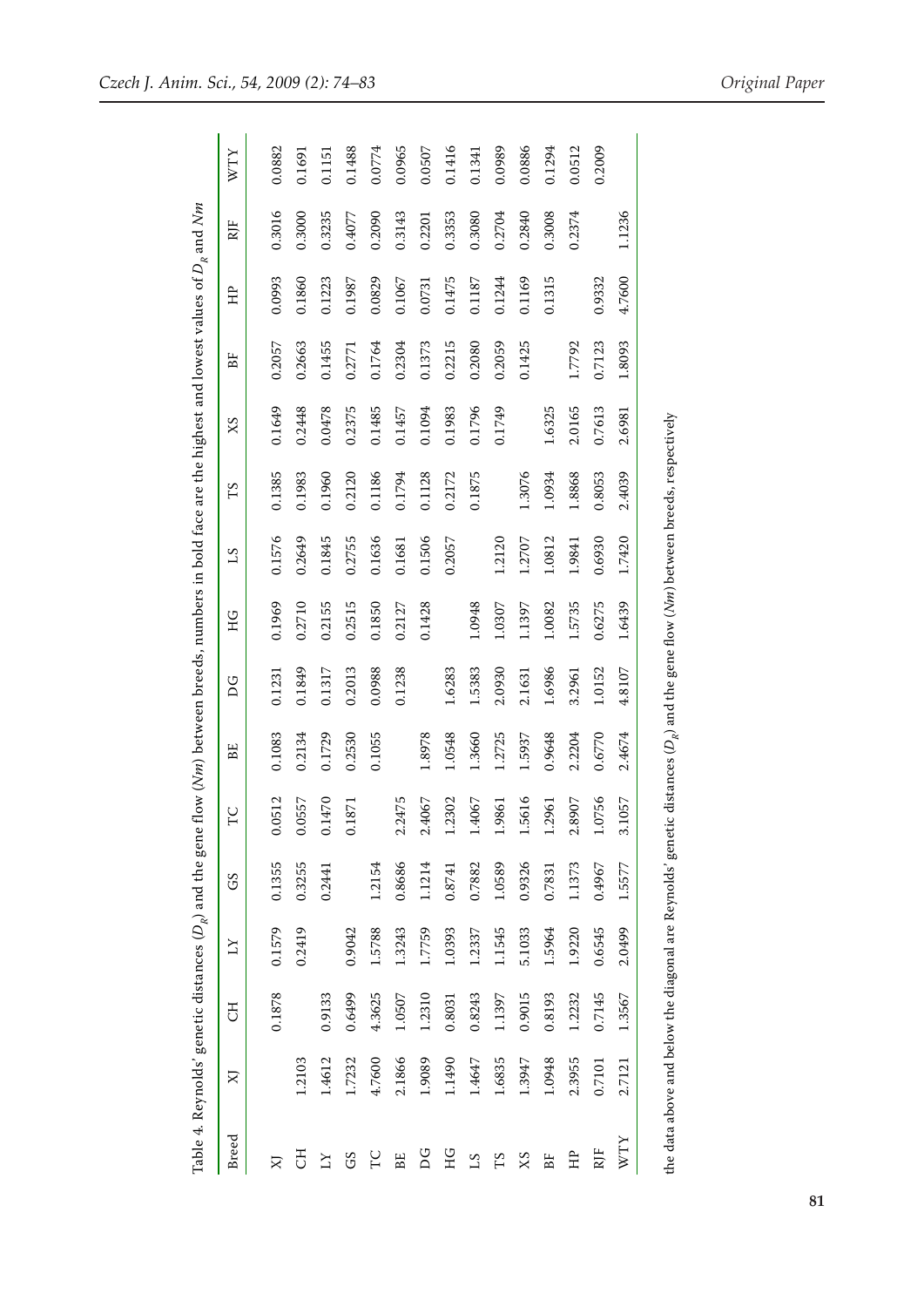instance Tibetan chicken and Chahua chicken, Xiaoshan chicken and Luyuan chicken. Though Huainan Partridge and Wannan Three-yellow chicken had the nearest geographical distance (in the neighbouring cities of Anhui Province) among all the pairs of chicken breeds, these two breeds did not show any close genetic relationship and clustered together in the NJ-tree. The result from Mantel's test failed to support a significant correlation between genetic and geographical pair-wise distances for the whole dataset. All these results indicated that the geographical distribution was not a decisive factor to influence the genetic structure of Chinese chicken populations during their cultural history.

In the long history of animal domestication and breeding, the majority of the main original areas of livestock were relatively isolated regions without convenient transportation. Many local breeds were developed because of diversified geographical conditions and lack of gene flow. For poultry, the gene flow was easier to accomplish by carrying eggs from one area to another. The results of this study also indicated that there was no significant correlation between the genetic and geographical pair-wise distances among Chinese chicken populations.

## **References**

- Balloux F., Lugon-Moulin N. (2002): The estimation of population differentiation with microsatellite markers. Molecular Ecology, 11, 155–165.
- Barker J.S.F. (1994): A global programme for determining genetic distances among domestic livestock breeds. In: Proceedings of the 5<sup>th</sup> World Congress on Genetic Applied to Livestock Production, USA, 21, 501–508.
- Barker J.S.F. (1999): Conservation of livestock breed diversity. Animal Genetic Resource Information, 25, 33–43.
- Botstein D., White R.L., Skolnick M., Davis R.W. (1980): Construction of a genetic linkage map in man using restriction fragment length polymorphisms. American Journal of Human Genetics, 32, 314–331.
- Chen G.H., Wang K.H., Wang J.Y., Ding C., Yang N. (2004a): Poultry Genetic Resources in China. Shanghai Scientific and Technological Press, Shanghai, China.
- Chen G.H., Wu X.S., Wang D.Q., Qin J., Wu S.L., Zhou Q.L., Xie F., Cheng R., Xu Q., Liu B., Zhang X.Y., Olowofeso O. (2004b): Cluster analysis of 12 Chinese native chicken populations using microsatellite markers. Asian-Australasian Journal of Animal Sciences, 17, 1047–1052.
- Crooijmans R.P.M.A., Groen A.F., van Kampen A.J.A., van der Poel J.J., Groenen M.A.M. (1996): Microsatellite polymorphism in commercial broiler and layer lines estimated using pooled blood samples. Poultry Science, 75, 904–909.
- Du Z.Q., Qu L.J., Li X.Y., Hu X.X., Huang Y.H., Li N., Yang N. (2004): Genetic diversity in Tibetan chicken. Heditas (Beijing), 26, 167–171.
- Felsenstein J. (1995): PHYLIP (Phylogeny inference package) version 3.57c. Department of Genetics, University of Washington, Seattle, USA.
- Goudet J. (2002): FSTAT version 2.9.3.2. Department of Ecology and Evolution, University of Lausanne, Lausanne, Switzerland.
- Hartl D.L., Clark A.G. (1997): Principles of Population Genetics 3rd ed., Sinauer Associates, Inc., Sunderland, MA, USA.
- Hillel J., Groenen A.M.M., Tixier-Boichard M., Korol A.B., David L., Kirzhner V.M., Burke T., Barre-Dirie A., Crooijmans R.P.M.A., Elo K., Feldman M.W., Freidlin P.J., Mäki-Tanila A., Oortwijn M., Thomson P., Vignal A., Wimmers K., Weigend S. (2003): Biodiversity of 52 chicken populations assessed by microsatellite typing of DNA pools. Genetics Selection Evolution, 35, 533–557.
- Hochberg Y. (1988): A sharper Bonferroni procedure for multiple test of significance. Biometrika, 75, 800–802.
- Li S.Z. (1983): Compendium of Material Medica. People's Medical Publishing House, Beijing, China.
- Ministry of Agriculture of China (2004): The State of Animal Genetics Resource in China. China Agricultural Publishing House, Beijing, China.
- Nei M. (1987): Molecular evolutionary genetics. Columbia University Press, New York, USA.
- Park S.D.E. (2001): Trypanotolerance in West African cattle and the population genetic effects of selection. [Ph.D. Thesis.] University of Dublin, Dublin, Ireland.
- Raymond M., Rousset F. (1995): GENEPOP (Version 1.2): Population genetics software for exact test and ecumenicism. Journal of Heredity, 86, 248–249.
- Reynolds J., Weir B.S., Cockerham C.C. (1983): Estimation of the coancestry coefficient: basis for a short-term genetics distance. Genetics, 105, 767–769.
- Romanov M.N., Weigend S. (2001): Analysis of genetic relationships between various populations of domestic and jungle fowl using microsatellite markers. Poultry Science, 80, 1057–1063.
- Rosenberg N.A., Burke T., Elo K., Feldman M.W., Freidlin P.J., Groenen M.A.M., Hillel J., Mäki-Tanila A., Tixier-Boichard M., Vignal A., Wimmers K., Weigend S. (2001): Empirical evaluation of genetic clustering